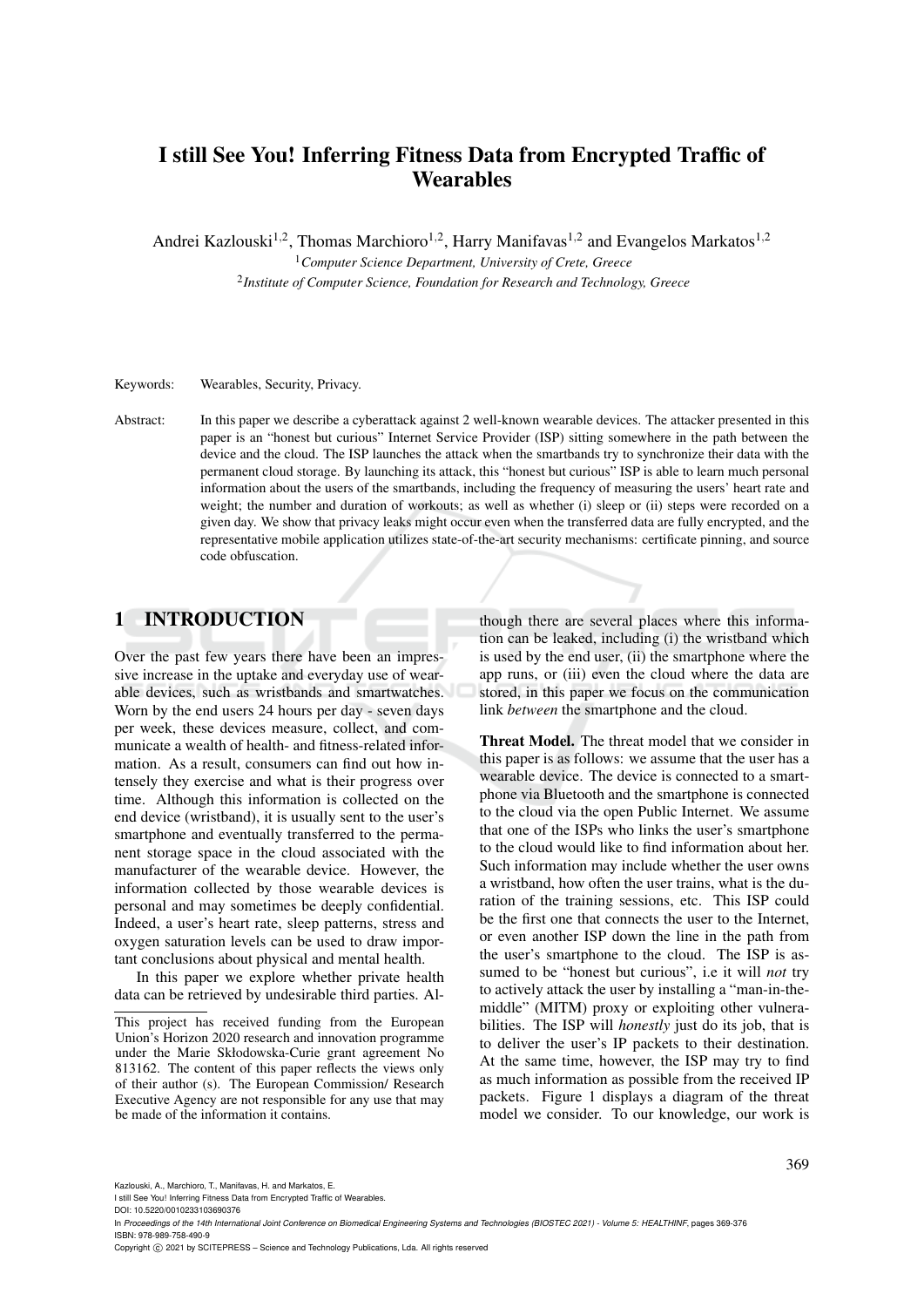

Figure 1: We assume that the smartband is connected to the smartphone which uploads the data on the cloud over the Internet - over one or more Internet Service Providers (ISPs). We assume that at least one of the ISPs is *honest but curious*; it accepts IP packets to be delivered to the cloud. It does *not* try to actively attack the user, but rather to *infer* information from traffic.

the first to do a successful *passive* attack in the domain of fitness trackers. We discuss prior attack models in section 2.

Motivation for the Attack. A valid question to ask would be: *Is it plausible that a major ISP would tarnish their reputation, and engage in mass profiling?*

We argue, however, that it might not be major ISPs who would be willing to perform the attack. Corporate health and wellness is growing increasingly popular lately. Lesser companies utilize wearables to boost the health of their employees  $<sup>1</sup>$ . In case when an</sup> organisation does not force workers to reveal their fitness data, they can still launch constant health surveillance of the employees, acting as a curious ISP. Besides, it is nearly impossible to detect a passive attacker who does not attempt to modify the data.

Contributions. The contributions of this paper can be summarized as follows:

- We present the architecture of a system that studies the information sent from the smartbands to the cloud.
- We demonstrate that it is possible for "honest but curious" ISPs to find information about the users' patterns and activities even when the communication between the smartphone and the cloud is encrypted.
- We show that encryption alone might not enough to protect user's privacy. We propose approaches that when combined with encryption can be used to preserve privacy in a much more effective way.

## 2 RELATED WORK

Security of fitness trackers has been widely an object of study. Several works have shown that even the most popular devices do not always apply stateof-the-art security mechanisms, enabling the attacker to exploit the lack of protection. Prior works have performed attacks on smartbands with an active adversary, and evaluated security of wearables.

Traffic Analysis of HTTPS. The idea of encrypted traffic leaking information has been around since the introduction of HTTPS. Traffic Analyses of the HTTP Protocol over TLS were conducted in (Cheng and Avnur, 1998; Danezis, 2009; Bissias et al., 2005). In (Chen et al., 2010; Zhang et al., 2010; Sun et al., 2002) authors presented side-channel leaks in web services. Hitz was able to fingerprint websites based on encrypted traffic (Hintz, 2002). Liberatore and Levine in turn were able to profile users of websites based on encrypted traffic (Liberatore and Levine, 2006). All these papers prove that encryption alone is often not enough to prevent possible privacy leaks.

Attacks on Smarbands. A number of previous works demonstrated successful active attacks on various wristwatches exploiting different vulnerabilities (Zhang and Liang, 2017; Rahman et al., 2013). These papers imply full access for the adversary to the band, phone, and in some cases active (Fereidooni et al., 2017a; Fereidooni et al., 2017b) require a MITM setup for the attack. Thus, their most probable attack model is a *malicious user*, not an ISP. In these studies authors were able to bypass TLS encryption and inject fake data to the remote server. Arias et al. (Arias et al., 2015) managed to access the internal flash of Nike+ Fuelband, inject a modified firmware, and take full control on the band.

Security Analysis of Commercial Wristwatches. Previous works conducted security studies on the particular consumer samrtbands (Clausing and Schiefer, 2016; Cyr et al., 2014; Goyal et al., 2016; Andrew et al., 2016; Clausing et al., 2015b; Clausing et al., 2015a). These works examined security of consumer wearables, including Fitbit, Jawbone, Xiaomi, Apple, Microsoft, Mobile Action, etc. These reports reviewed whether devices use encryption; the source code of the applications is obfuscated; certificate pinning is utilized; and secure Bluetooth Low Energy (BLE) connection is in place.

<sup>1</sup>https://www.washingtonpost.com/business/economy/withfitness-trackers-in-the-workplace-bosses-can-monitoryour-every-step–and-possibly-more/2019/02/15/

<sup>75</sup>ee0848-2a45-11e9-b011-d8500644dc98 story.html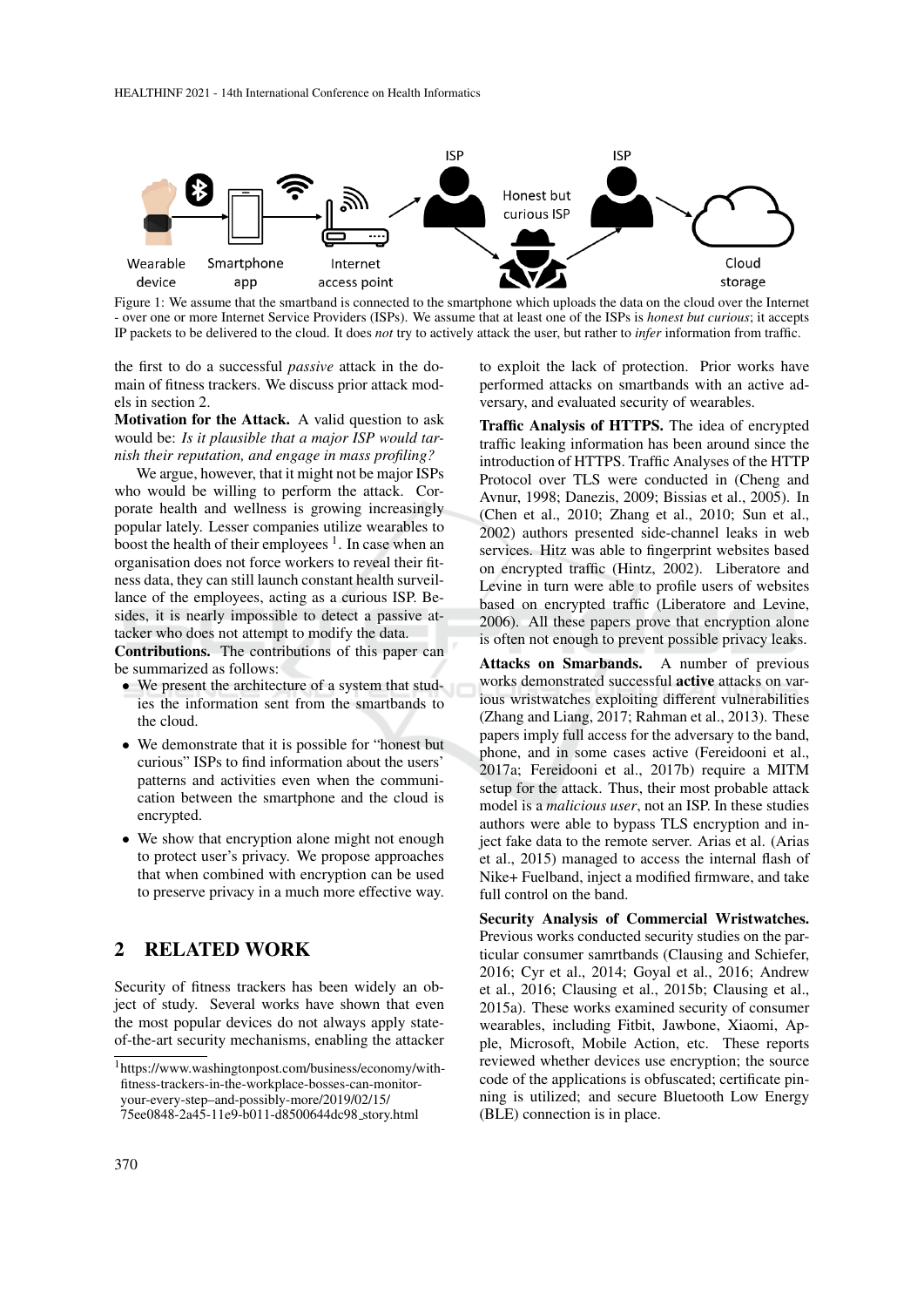# 3 ATTACK AND SETTINGS

In this section we describe the attack in details. We also provide the setting of our experimental infrastructure and our employed tools.

## 3.1 Attack Description

Following our threat model (section 1) the attacker aims to passively profile users of smartbands based on the IP traffic he receives. On a high level our attack consists of three main steps:

- 1. discovering the *ground truth*
- 2. inferring the data leaks from encrypted traffic
- 3. mass profiling end users of smartbands.

First two steps the curious ISP performs on a local setup as a preparation for the attack. The third step the attacker launches globally, analyzing all the IP traffic that it receives and forwards.

Discovering the Ground Truth. By "ground truth" we imply the actual data that are sent before encryption. Being able to synchronize a single activity at a time, the adversary is able to observe the exact encrypted traffic that corresponds to a specific activity. The attacker aims to find patterns in encrypted traffic that reveal what data are being transffered. To learn so, the ISP employs a MITM proxy between a smartphone which runs a representative app, and the cloud. Such proxy allows the adversary to observe all the data in plain text. In short, MITM (i) decrypts the traffic, (ii) examines the packet contents, (iii) re-encrypts the traffic, and finally (iv) sends the traffic to its destination. Step (ii) above enables the attacker to look into the packets and find out what exactly is communicated between the smartphone and the cloud. Steps (iii) and (iv) are necessary so as to make sure that communication between the app and the cloud happens in an un-interrupted way. To clarify, the adversary installs the MITM proxy only on a *local* testing setup to study the representative application, it does not attempt to tamper with users' phones.

Discovering Data Leaks. After the adversary sees what data are sent to the cloud after synchronization, it can compare them with the encrypted IP traffic. At this step the attacker utilizes specifics of the TLS encryption: unlike hashing, the size of the output is not fixed. That is, encryption approximately preserves size of the input text:

*heart* \_rate : 80  $\xrightarrow{\text{encryption}}$  *ABCDEFGHIJKLM* 

*heart\_rate*: 100  $\xrightarrow{\text{encryption}}$  *ABCDEFGHIJKLMN* In this case if the adversary learns that this particular encrypted text contains heartbeat data, it will be able to differentiate between 2 and 3-digit beats per

minute (BPM). To learn the ground truth for all possible activities, the ISP repeats the above process for every action. That is, it synchronizes 1 activity at a time, and sends all possible variation of the given activity to the cloud. Based on the data obtained from MITM and the size of the correspondent ciphertext, it tries to retrieve information about this action. If the activity produces more than a single encrypted packet, the adversary has to consider not only the size of the packets, but also their order.

Mass Profiling of End Users. Once the curious ISP is able to identify activities that are represented by specific sequences of encrypted packets, it is ready to apply this attack on a bigger scale. At this step, however, the adversary cannot utilize MITM; it can only rely on the plain IP packets that are arriving to be transferred further. Here the attacker is able to exploit the fact that vendors of smartbands do not have many unique IP addresses assigned to their servers that store data of users. By patiently talking with manufacturer servers on its test setup, the adversary is able to gradually learn all the unique IPs of the storage cloud. While TLS allows parts of the accessed URL to be encrypted, and, thus, inaccessible for the ISP, there is no way to conceal IP addresses. To successfully establish mass profiling, the ISP needs to:

- filter the traffic according to the list of IP addresses of vendors servers
- apply the metadata rules learned from previous steps.

## 3.2 Settings

Studied Fitness Trackers. In this paper we do not use the real company and product names. We adopt pseudonyms instead. We studied 2 of the most popular smartbands readily available: SmartBandA and SmartBandB. We notified the affected companies about the vulnerabilities.

Learning Ground Truth. For our MITM setup, we utilized the MITM proxy Burp Suite<sup>2</sup>. To disable certificate pinning we employed an open-source Frida toolkit<sup>3</sup>. To observe the encrypted traffic, we used the network protocol analyzer Wireshark<sup>4</sup>. We run the latest android apps on a Google Nexus 6 phone.

Mass Surveillance. For traffic filtering we utilized the intrusion detection system Snort<sup>5</sup> and Wireshark.

<sup>4</sup>https://www.wireshark.org/

<sup>2</sup>https://portswigger.net/burp

<sup>3</sup>https://frida.re/

<sup>5</sup>https://www.snort.org/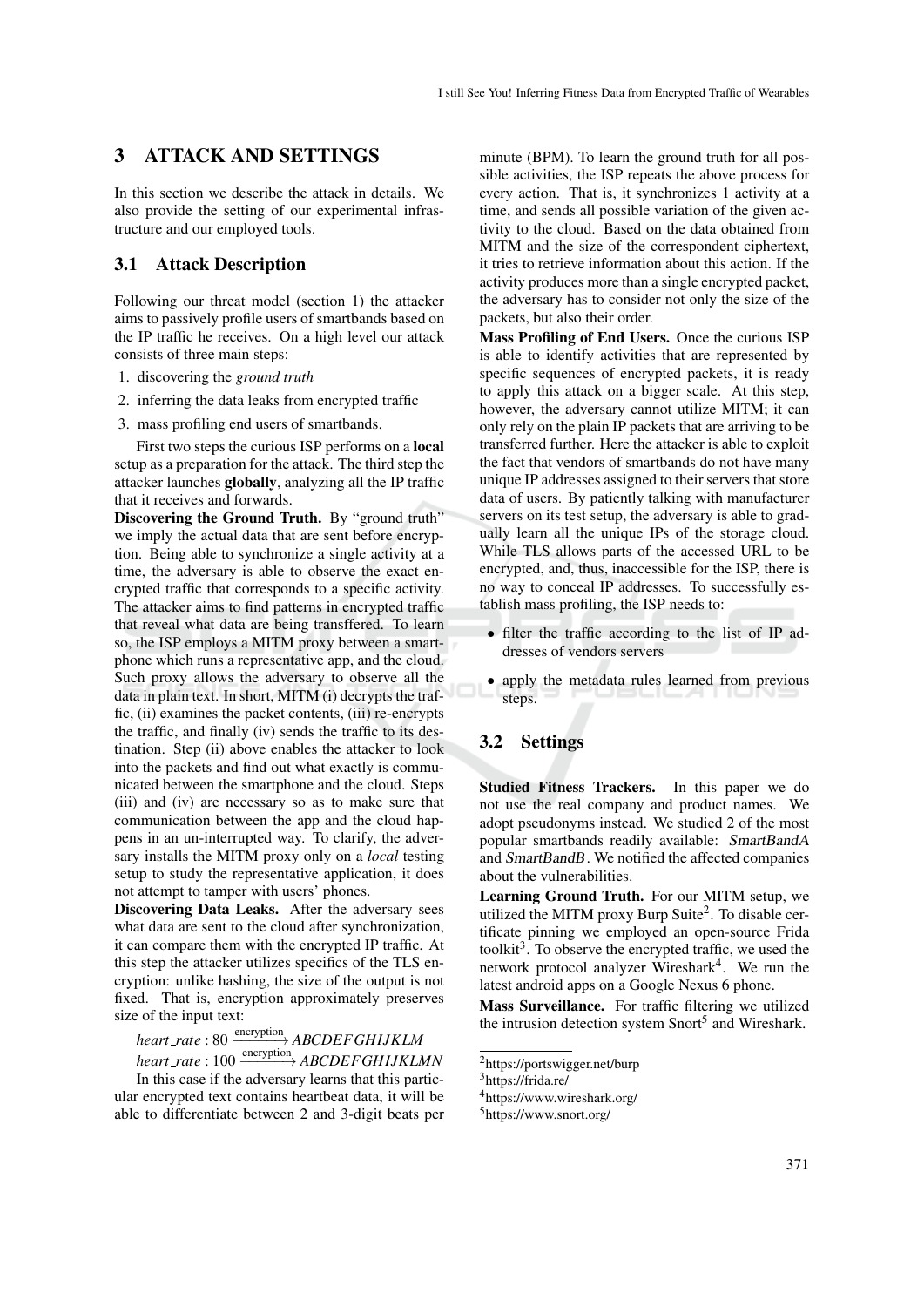| Activity     | SmartBandA                                           | <b>SmartBandB</b>                                    |
|--------------|------------------------------------------------------|------------------------------------------------------|
| Heartheat    | occurrence                                           | occurrence & whether heart rate is $> 100$ BPM       |
| Weight       | occurrence                                           | occurrence & whether weight is $\geq 100 \text{ kg}$ |
| Workout      | $\alpha$ occurrence $\alpha$ duration of the workout | occurrence                                           |
| <b>Steps</b> |                                                      | occurrence                                           |
| Sleep        | occurrence                                           | occurrence                                           |

HNOL

Table 1: Information about the activities of users for 2 studied smartbands that the adversary is able to learn. *Occurrence* implies that the attacker can detect whether the activity was done by the user; hence, its frequency as well.

## 3.3 Automatic Activity Aetection

Following the formal attack description, we designed a pipeline for the *automatic* activity detection.

Gathering All Relevant IPs. The attacker collects a list of IP addresses the smartband talks to. This is achieved by continuously initiating connection with the band and collecting correspondent IP addresses. Traffic Filtering. The adversary filters traffic by the

collected IP list, using a Network Intrusion Detection & Prevention System Snort.

Applying Metadata Rules. The ISP applies the previously learned rules for detecting activities using TShark: a Python implementation of the network protocol analyzer Wireshark. TShark enables more functionality for the TLS processing.

Table 1 illustrates what information the ISP is able to find out about 2 studied smartwatches. We explain our findings, and data leaks in the next 2 sections.

# 4 CompanyA SMARTBAND

Following the section 3.1, the adversary aims to retrieve information from the encrypted traffic. The official mobile application for CompanyA SmartBandA is called AppA. It is one of the most used apps for wearable devices. Overall, the application employs many state-of-the-art security mechanisms including source code obfuscation, SSL pinning, TLS protocol to ensure integrity and confidentiality of the personal data.

## 4.1 Detected Activities

We have noticed that the different activities produce different patterns in the traffic generated in the network (as expected). For many activities AppA encodes data in the URL-format before sending. We learned that the same actions are represented by a determined sequence of packets of almost the same size. Occasionally the same activities can produce packets of a slightly different size. That occurs due to the metadata that is sent together with the health information. For instance, the URL representation of the

18 : 40 and 6 : 40 clock times would differ by 1 character. Similarly, the encrypted payload sizes would differ by 1 byte. For applicable activities, we will introduce the range of  $\pm X$  *bytes* that accounts for such possibilities. In the next sections we describe individual traffic sequences in more details. Table 2 depicts the size of the encrypted traffic for transferred data.

To summarize, the attacker is able to detect heartbeat measuring frequency; exercising frequency, and workouts length; whether the user slept, and recorded weight.

|  | Table 2: Size of encrypted activity packets for Smart-                |  |  |
|--|-----------------------------------------------------------------------|--|--|
|  | <i>BandA. File(s)</i> illustrates what plain text json files are sub- |  |  |
|  | mitted to the cloud. Size is measured in bytes.                       |  |  |

| Activity  | File(s)        | Size of $File(s)$     |  |
|-----------|----------------|-----------------------|--|
| Heartbeat | H 1            | $981 + 142 * K \pm 1$ |  |
|           | H <sup>2</sup> | $16450 \pm 50$        |  |
| Workout   | W1             | >1293                 |  |
|           | W2             | $S = 1725 + 25$       |  |
| Sleep     | <b>S</b> 1     | $8140 \pm 40$         |  |
| Weight    | We1            | $1182 \pm 3$          |  |

### 4.1.1 Heartbeat Detection

Heartbeat can be easily measured by pressing a correspondent button on the smartband. When the application synchronizes with the cloud, it sends two json files: (i) *H1* and (ii) *H2*. The *H1* file contains (i) the metadata and (ii) user's profile settings. The *H2* file contains information exclusively about the heartbeat rate measured by the wristwatch and sent in the URL-encoding format. It contains all the heartbeat measurements that were taken by the user before the previous synchronization with the application (could be more than one measurement). A single heartbeat measurement always produces a *H2* json file that is 1123 bytes. We have observed that if the user takes two heartbeat measurements (i.e. pushes the button twice), the wristband will send a  $1123 + 142$ bytes file. Similarly, if the user takes three heartbeat measurements, the wristband will send a file that is  $1123 + 2 \times 142$  bytes. It appears that for each extra measurement, the appended value is always 142 bytes. For instance, an additional heartbeat of 69 BPM would add the following string to the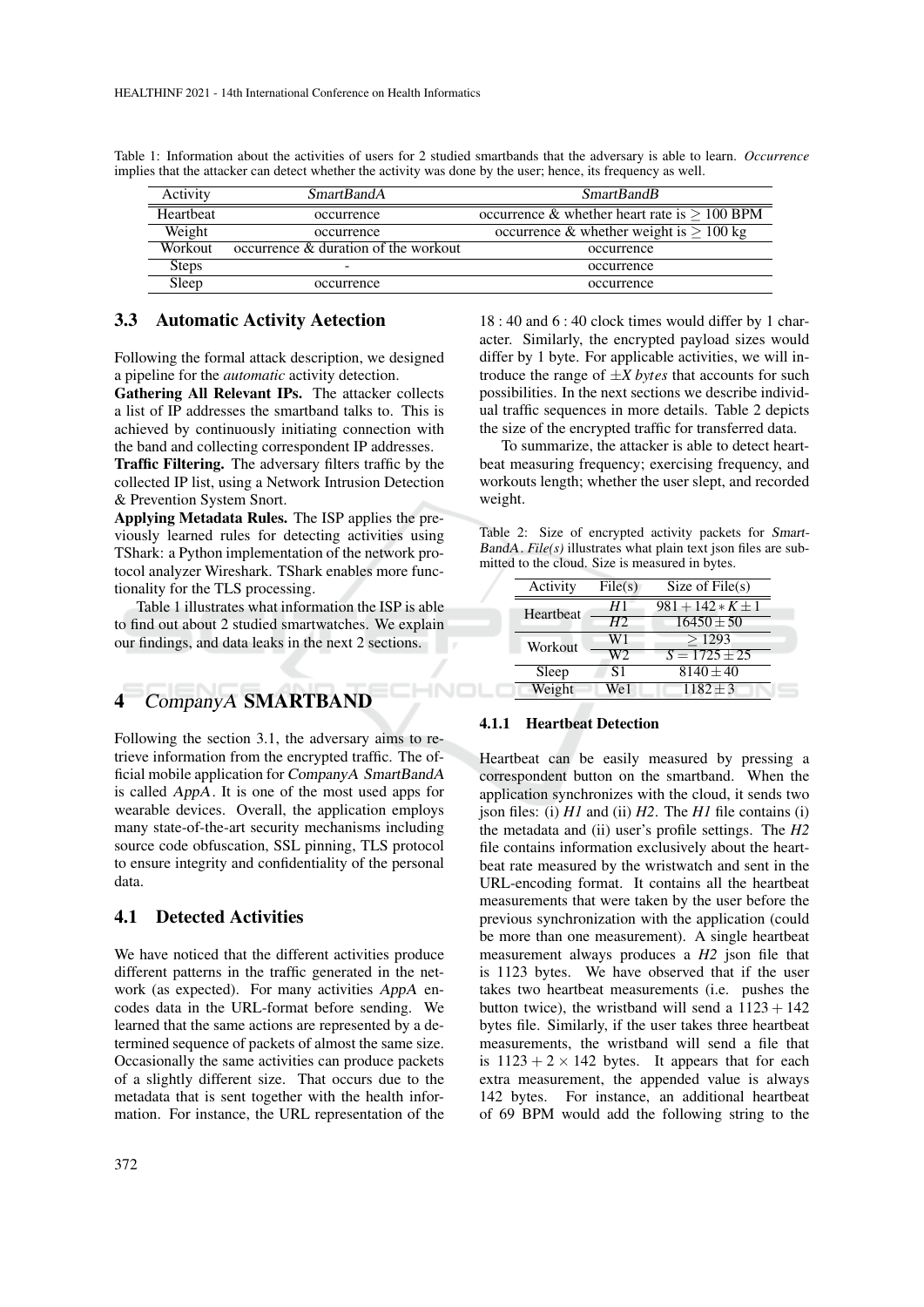json file: ,{"time":1591966729,"rate":"RQ==", "type":2,"device id":"16-digit-ID","source ":25}. Since the BPM is represented by 4 characters (RQ==), the size of an extra measurement always stays constant. We verified that the URL-encoding of this sequence produces a string of bytes that is 142 bytes long exactly.

We took as many as 50 measurements before synchronizing, and found that the every single experiment fit the following formula:  $S = 981 + 142 \times K \pm 1$ .

#### 4.1.2 Workout Duration Detection

The CompanyA wristwatch offers a great variety of exercising types: running, walking, cycling, swimming, etc. Users can start a new workout by simply pressing the correspondent button on their smartwatches. We established that a workout activity produces two json files: (i) *W1* and (ii) *W2*. *W2* contains statistical information about the workout such as a maximal reached speed, average stride length, minimal and maximal heart rate, number of burned calories. The structure of this file appears to stay relatively predictable regardless of the workout type, duration, and intensity. Indeed, the size of this file is always  $S = 1725 \pm 25$  bytes. The *W1* file contains the "trace" of the user's heartbeat during the workout. This trace shows every change of the heartbeat. For example  $79; 3, -1, 2$ . This "toy" trace accounts for user's heart rate starting at 79, following by  $79 + 3 = 82$ , dropping to  $82 - 1 = 81$ , and finally settling at  $81 + 2 = 83$ . Since file *W1* contains the entire trace of a user's heartbeat, it appears that the length of *W1* is correlated with the *duration* of the workout. To verify this assumption we manually collected a dataset consisting of seventeen workouts, and tried to fit the linear curve through the datapoints. Figure 2 suggests that the empirical data fit the  $payload = 1134 + 2.9 * time$  formula. To roughly estimate the duration of a workout, the following formula can be applied  $T = (S - 1134)/2.9$ , where S is the size of the packet carrying workout data.

Unlike the heartbeat activity, workouts do not pile in a single json file, but are sent as independent pairs of *W1* and *W2*. To detect the workout activity, adjacent packets that satisfy above size requirements need to be detected. Similarly to heartbeat, the workout activity is represented by multiple consecutive packets, which drastically reduces probability of false positives. As a result a curious ISP is able to detect the number of workouts performed by the user since the last synchronisation. Moreover, it is also possible to approximately detect the length of the workouts.



Figure 2: Size of "workout traffic" depending on duration. SmartBandA band does not record workouts under 1 minute. Also once the workout exceeds around 100 minutes, it is split into multiple packets, which makes it significantly harder to detect. Such split occurs because the maximal payload size of a TLS packets is 16 KB, and, generally, after 100 minutes a heartbeat trace exceeds this amount.

#### 4.1.3 Sleep Tracking

Tracking sleep is another feature supported by the band, which appeals to many users. The band makes use of the heart rate sensor to detect sleep automatically. For this wristband, the sleeping activity is communicated via the *S1* file. This file also includes (i) device info: firmware version, hardware version, battery level, and (ii) events description: exercise count, number of alarms received. File *S1* appears to be transferred only after a user has slept. The packets sent with this file seem to be (after reconstruction)  $8180 \pm 2$  bytes long. Sleep synchronization differs from other activities, since it does not produce any separate files dedicated to sleep exclusively.

#### 4.1.4 Weight Tracking

Users can input and later adjust their weight in the AppA application. People who change their weight frequently are likely caring about their weight, and consider that information sensitive. Recording weight always produces the *We*1. *json* (denoted as *We*1) packet that is always  $1182 \pm 2$  *bytes* long. Similarly to sleep detection, changing weight produces only a single packet per activity, which makes probability of false positives higher.

## 5 CompanyB SMARTBAND

This section describes the results obtained for CompanyB SmartBandB. The official mobile application for CompanyB SmartBandB is called AppB. It is a very popular application for wearables that trends in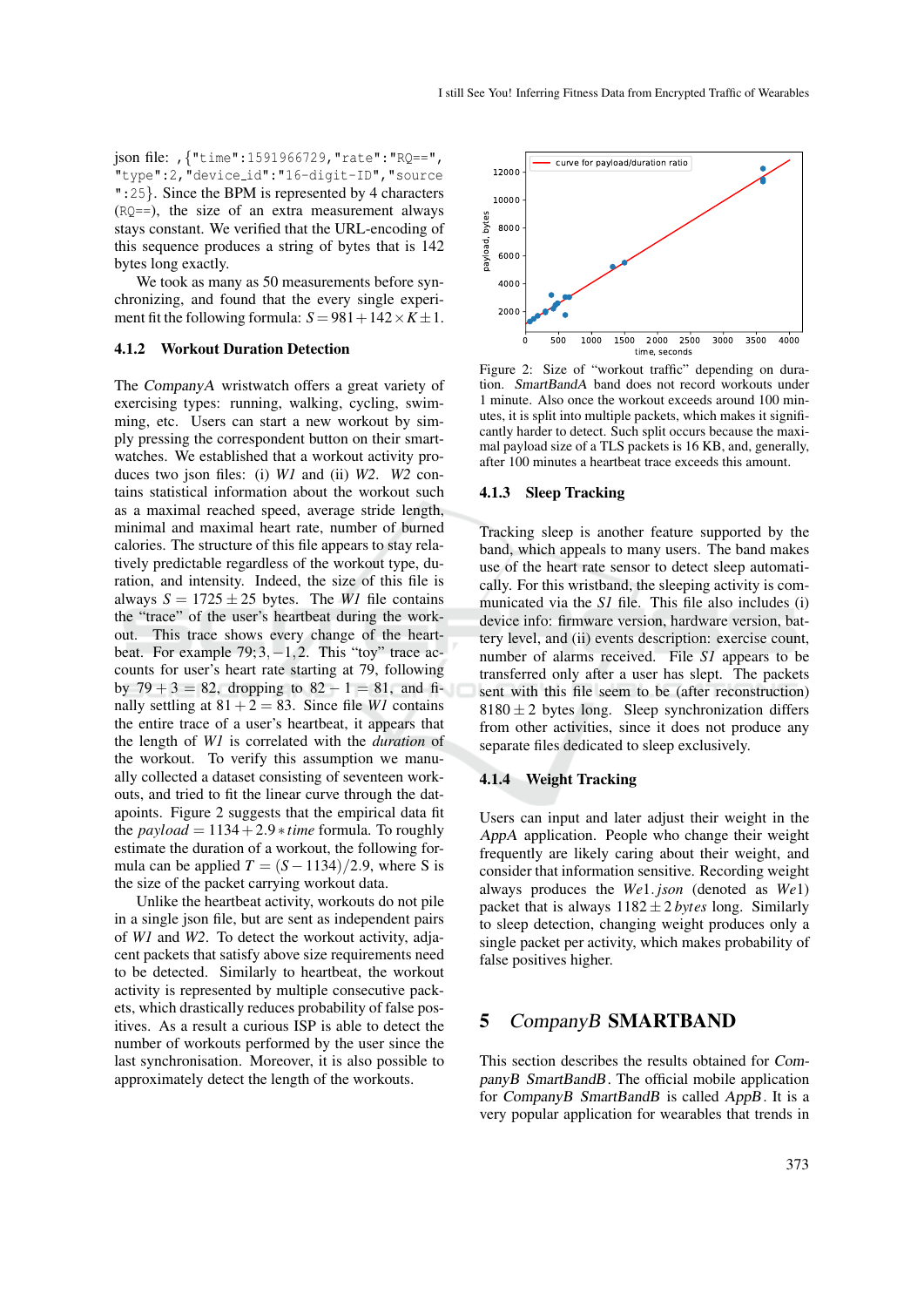Play Market. The app encrypts data, using TLS. Unlike SmartBandA, SmartBandB is more of a "smartwatch" than a "fitness tracker" in a traditional sense. It has the same sensors (heart rate monitor, etc.), but allows users to input more of their fitness and health data. The band also uses regular Bluetooth instead of BLE. Similarly to section 4, we focus on detecting heartbeat, sleep, number of steps, workouts and weight changes.

## 5.1 Synchronization of Packets

Unlike AppA, AppB synchronizes all the data at once. In total 113 unique files that represent activities in the JSON format are sent to the server during synchronization. However, some of these files can be mapped to a single bigger activity. For instance, a total of 9 separate files (*total protein*, etc.) are related to the food (e.g. a burger) that users input into the application. On the other hand, there is only a single *heart rate* file for the heartbeat activity.

We discovered that for each of the files the app checks whether the value has changed (user did a correspondent action); if it is the case, it will send two files: (i) */set*, and (ii) */changes*. If the value has not changed, the app will only send a (i) */changes* file. Hence, it is the */set* files that contain the actual data which the adversary would like to obtain. If a user does every single activity possible before synchronizing, the app would send  $2 * 113 = 226$  files at ones. If a user does nothing before synchronization, the app would send 113 files, all with the */changes* affix. Therefore, if an ISP observes a 119-files synchronization, it can conclude that user's actions led to the change of 6 files (113 */changes* and 6 */set*). Each file is carried by a single TLS data packet. All 113 */changes* packets can be easily detected. Their POST requests contain default fields (URL, User-Agent, Content-Type, etc.) without any content. This translates into their encrypted payload being between 580 and 620 bytes long (depending on the URL length). Hence, packets that exceed this size are */set* packets that actually carry the personal data of users. Following section 4, the ISP aims to find patterns in encrypted */set* packets to detect various activities.

Order of Synchronized Files. By studying the source code and observing MITM data, we were able to split 113 */changes* files in two "buckets". The first bucket consists of 10 files that are always sent before others. The remaining 103 json files represent the second bucket; they are sorted alphabetically before being sent. Files in the first bucket, however, are not sorted. Unfortunately for the attacker, the app does not always retain the same order when sending the files. It occasionally slightly (by 1-5 positions) changes the arrangement of records. Since the attacker does not have access to the plain text data, he cannot deterministically infer that the file #42 represents heartbeat. Instead the adversary has to consider the interval between #41-#46; any file in this range could potentially correspond to heart rate.

### 5.2 Detected Activities

For the attacker to successfully detect an activity two conditions need to be satisfied:

- the packet's TLS payload needs to be of a length correspondent to a particular activity (e.g. for heartbeat it is 1077 bytes).
- the packet needs to be within a sending order interval for this activity (e.g. for heartbeat it is between #41 and #46 out of 113 ison files).

Table 3 depicts studied activities and correspondent encrypted patterns. To summarize, the attacker is able to detect heart rate measuring frequency, and heartbeats that are above 100 BPM; workout frequency; whether the user slept, took steps or recorded weight.

Table 3: Size of encrypted activity packets for Smart-BandB. The field *Files* shows what plain text json files are submitted to the cloud. *Interval* describes possible order of the packets during synchronization. *Size* is measured in bytes. For the BPM (heartbeat) activity the precise formula for the possible size of the H file is  $size =$  $751 + (326 + \frac{1}{2}) \cdot K \pm \frac{K}{2}$ .

| Activity     | Files | Interval | Size of $File(s)$                        |
|--------------|-------|----------|------------------------------------------|
| <b>BPM</b>   | H     | 42-47    | $751 + (326 + \frac{1}{2})$<br>$\cdot K$ |
| Workout      | W     | $1 - 10$ | >1720                                    |
|              | C     | 72-73    | > 700                                    |
| Sleep        | S     | 111-113  | 998 or 1002                              |
|              | St    | $1 - 10$ | >1216                                    |
|              | St2   | $1 - 10$ | > 700                                    |
| <b>Steps</b> | T     | $1 - 10$ | > 700                                    |
|              | C     | 72-73    | >700                                     |
|              | A     | 61-65    | > 700                                    |
| Weight       | We    | 60-61    | 901 or 902                               |

#### 5.2.1 Heartbeat Detection

Heart rate can be measured by navigating to a representative section and pressing a button on the band. Heartbeat is sent to the server via the *heart rate/set* (denoted as *H*) file. Alphabetically the *H* file appears in positions 42-47. We noticed that a single heartbeat measurement always results in a *H* file that is 1077- 1078 bytes. The 1 byte difference occurs because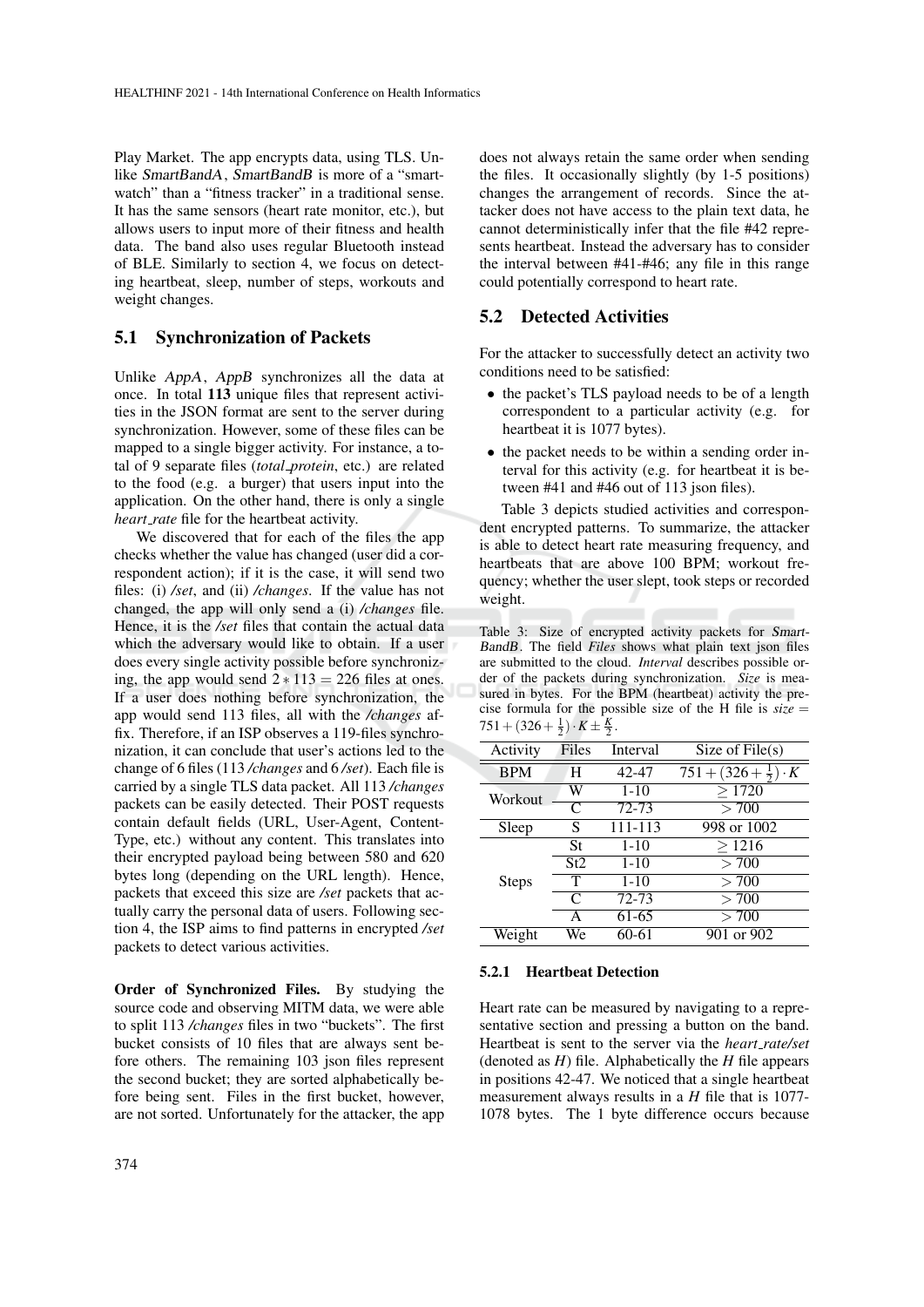user's heart rate can be either a 2- or a 3-digit number. Similarly to SmartBandA, multiple measurements of heartbeat are sent in a single file. If a user takes 2 heart rate measurements before synchronizing the app; the size of H increases by 326-327 up to  $1404 \pm 1$  bytes. A similar length increase is observed for three, and more heartbeat measurements. We verified that for an arbitrary *K* heartbeat measurements, the size of the *H* file lies within the  $[751 + 326 \times K, 751 + 326 \times K + K]$ bytes interval. Again, the interval is present due to up to *K* measurements possibly being 3-digit heart rates. Hence, the adversary is able not only detect the number of measurements, but also to tell the exact number of heartheat measurements that are  $> 100$  BPM.

#### 5.2.2 Workout Detection

SmartBandB allows users to choose between 17 different workout types: running, walking. cycling, hiking, etc. Workouts are sent to the server as part of an *exercise/set* (*W*) json file. *W* is a part of the first nonalphabetic bucket, and can take positions 1-10. Working out also affects the *calories burned* json file (*C*): positions 72-73. *W* contains workout description together with "workout live data": the trace of heartbeat during the exercise. The detection technique from section 4.1.2 could not be applied because multiple workouts are sent together in *W*. The increase of the file can be attributed to either a long workout or multiple exercises. Given only an encrypted file, it is impossible to distinguish between them. Nevertheless, the attacker can still estimate the minimal size of this file. The json will be the shortest in case of a single workout that lasted 1 second. The shortest value that we managed to obtain is 1720 bytes. There is no upper limit on the size of *W* (except 16 KB TLS limit).

#### 5.2.3 Sleep Detection

Sleep is automatically recorded by SmartBandB. Users also have an option of manually editing/inputting it, and providing a quality mark. Sleep is transmitted via *sleep/set* (*S*) file that occupies positions 111-113. A sleep file is equal to either 998 or 1002 bytes, depending on how the user rated her sleep on the scale from 1 to 5. Detecting sleep appears to be relatively easy for the adversary since the encrypted payload can only be of 2 possible sizes. Hence, an honest but curious ISP is able to tell if a user slept since the preceding synchronization.

## 5.2.4 Retrieving Number of Steps

The SmartBandB band automatically tracks number of steps taken by users. This information is recorded

in the *step count/set* (denoted as *St*) file that takes positions 1-10. Taking steps also causes four other files to be transmitted to the server: *step daily trend* (#1- 10), *tracker.pedometer day summary* (#1-10), *calories burned* (#72-73), *activity.day summary* (#61- 65). *St* describes all the steps that were taken since the previous synchronization. It displays them as intervals depending on speed. For example if a user took 100 steps at a normal pace, and then run another 100 steps, the data will be recorded as two separate intervals. This means that similarly to section 5.2.2, there is no upper limit on the size of the *St* file (except 16 KB). We tried to establish the minimal size of the file by taking a single step before synchronizing. In this case *St* is 1216 bytes long. Considering that taking steps invokes changes of 4 different files, the attacker is able to detect the activity with a very high probability.

#### 5.2.5 Weight Detection

Users can record their weight in the AppB app. Weight is send to the cloud via *weight/set* (denoted as We): positions 60-61. This file can be either 901 or 902 bytes long depending on whether the input weight is a 2- or a 3-digit number (in kg). Interestingly this allows the attacker to profile users whose weight exceeds 100 kilograms.

# 6 DISCUSSION LIEATIONS

TLS and Wearables. Side-channel leaks of the TLS encryption have been discovered in many web-related systems. Most of such attacks, however, were only able to reduce entropy about the encrypted data. In our setup the attacker is able to extract relevant conclusions about the activities performed by users. Unlike the TLS leaks for web services, the ISP can send a single activity at a time, and directly pinpoint encrypted packets that correspond to a particular activity. This enables the adversary to infer data leaks with greater precision.

#### Possible Countermeasures:

- *Modifying Plain* → *Cipher Text Size Ratio.* Modification of encrypted payload size can be achieved by modifying the plain text json files. Since pruning those file may result in data corruption, the natural solution would be to selectively increase some of the transmitted files. This can be achieved with "dummy" text to extend files to an arbitrarily sized threshold.
- *Concealing Frequency of Packets Transmission.* To complicate the process of matching pairs of